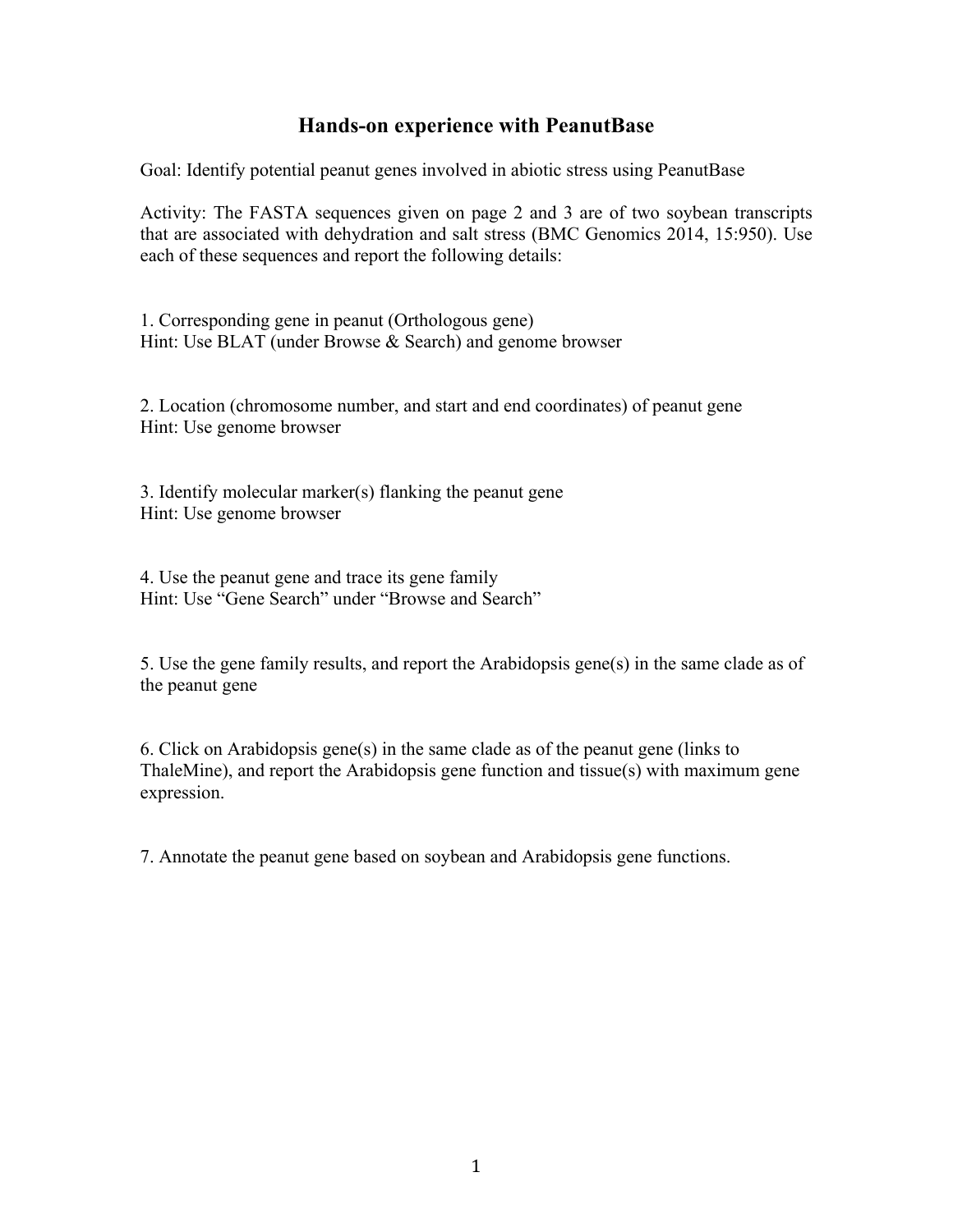## **FASTA sequences of soybean transcripts**

## **>Glyma.16g021000**

CAGGACCAATGAGTTTTGGATATAAAGCCAACAATTGGGGACTTCACTCTGACCACCAT GATAGGAACTCCAATAAGCAAAAGCCAATTGATACGTGCATATCACAAAAACTACTCTT ACACACCAAAAAAATCCTCTATCACCAAACTCACCTATACCCTCAAACTCAAGGCCCTA TAGTCCAAGCAAGTGAGTGAGTGTTACAACTTACACAGCATGGAATATAGTCAATATAC TACTTATTCAGCAGAAGGTGTTGAGGCAGAAACTTACACAAGTAGCTGCACCACCCCAT CAAGATCAAAGAAGAGAAACAACAACAACACAAGAAGGTTCAGTGATGAACAAATCAAA TCATTGGAGACCATGTTTGAGTCAGAGACAAGGCTTGAGCCTAGAAAGAAGTTGCAGCT TGCAAGAGAGCTTGGATTGCAGCCAAGGCAAGTTGCTATATGGTTTCAGAACAAGAGGG CTAGATGGAAGTCAAAGCAACTTGAGAGAGACTATGGCATACTCCAATCCAATTATAAC ACTTTGGCTTCACGTTTTGAAGCTCTGAAGAAGGAAAAACAAACATTACTAATTCAGTT GCAGAAGCTGAATCATCTAATGCAGAAGCCAATGGAGCCAAGTCAGAGATGCACACAAG TTGAAGCAGCAAACAGCATGGACAGTGAATCAGAAAATGGAGGCACCATGAAATGTAAA GCTGAGGGAAAGCCAAGCCCATCATCATTGGAAAGATCAGAACATGTACTTGGTGTTCT GTCTGATGATGACACTAGCATAAAGGTGGAAGACTTTAACCTAGAAGATGAACATGGCC TTCTGAATTTTGTTGAGCATGCTGATGGTTCCTTGACTTCACCAGAAGATTGGAGTGCT TTTGAATCCAATGATCTATTTGGCCAATCAACCACTGATGATTACCAATGGTGGGACTT CTGGTCCTGAATGAAACAGAATAACCAAAATTTTGTGGAGGAAATATATATATATATAT ATATATATATATATATATATATATATATATATATATATATATATATATGATGAATGCTT CATGTTTGGTTCCACTTTGGCGACTTGATTCGATAATTGGGTAGCAATTAGTTATAGCT TCCATGTTTTTAAGCAAAAAGCGATGCAATTTTTTTTATTAATAACGAGTTTCCAAACA CCTAAATCAATAATTAAGAGAACATCATTAAGCACCACCTAAGATAAACGCAGAATTAA AAAATATTTCTTACATGAAAGATGTGTGTTATGTCTGGCTATTAGTTATCATCAATTCC ACAAATTTCTGTGGAAAACCAAACTGTACTTACACTTTAAAAGGAAAAAAAAAATCTCA AATCTGAAAGAAGAGATTTTATTAATAACAAGTTCACAGAGGTTCATTGCTACATCTTT ATAATTAAAGCTGTATGTTTGGCTTTCTTATGGCAACCGAAACATAAAAAGTTCACACT AACAGGTATCCAACATGAAGGGCCAAGACGTGCCCCACTCCACATTATTATGGTGGTGA CACAAACTATAAAATAAGCATTTGAATTAATGAAAAGCAGCTACCACAAGTATGGTGTT CATTGCCTATGAAAATTGATGACCAAATTGGAGCCAAATATGGCTATTCCAAAATTTAA ATAATATTCAAAATAAGACCTAGACTGTTTAATTTCATGCAAATATAAATTCCATTCGT CCTGTGAAATAGAAGCAAGTTGTTCAATGATTATATCAAACTAGGAAATCCTCTTCACA CTTTCAGAGCATAACCGTTCCAAGAAATAGAATTAACA